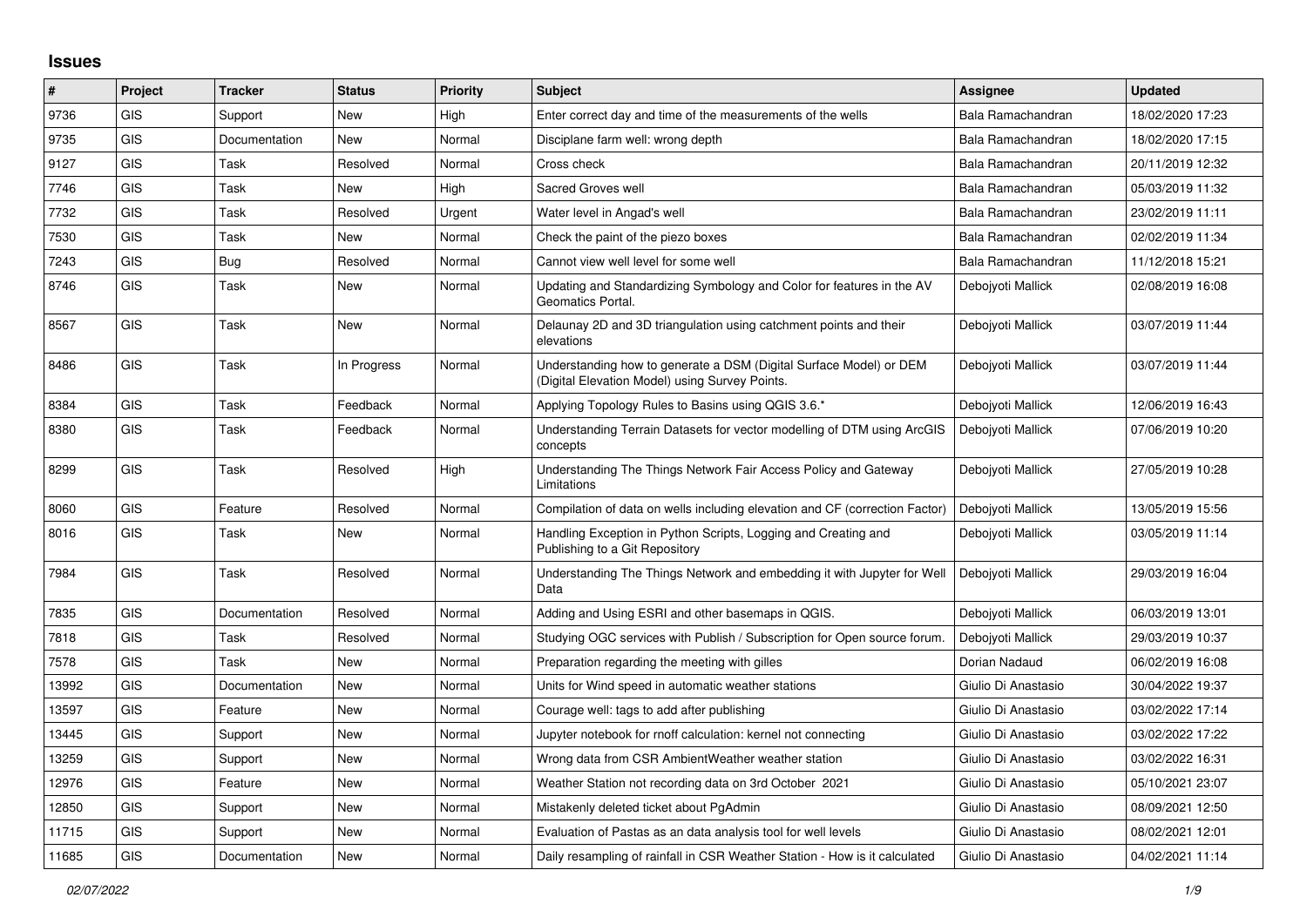| #     | Project    | <b>Tracker</b> | <b>Status</b> | <b>Priority</b> | Subject                                                                          | <b>Assignee</b>     | <b>Updated</b>   |
|-------|------------|----------------|---------------|-----------------|----------------------------------------------------------------------------------|---------------------|------------------|
| 11497 | <b>GIS</b> | Support        | New           | Normal          | Add log book information to raingauges, etc.                                     | Giulio Di Anastasio | 21/12/2020 14:54 |
| 11448 | GIS        | Documentation  | New           | High            | Meaning of colors for wells in the map                                           | Giulio Di Anastasio | 10/12/2020 11:34 |
| 11329 | GIS        | Feature        | New           | Normal          | <b>Boundary Stones Updation</b>                                                  | Giulio Di Anastasio | 12/11/2020 18:03 |
| 10322 | GIS        | Support        | New           | Normal          | Resume the basket imports, and review of the new admin baskets                   | Giulio Di Anastasio | 11/06/2020 17:17 |
| 10196 | GIS        | Documentation  | New           | Normal          | Reconciliation of points in tables not at raw level. (Polygon, Line)             | Giulio Di Anastasio | 26/05/2020 14:37 |
| 8787  | GIS        | Support        | New           | Normal          | In Wastless P49 points are in text, we can't able to upload in gsaf              | Giulio Di Anastasio | 13/08/2019 17:10 |
| 7789  | GIS        | Task           | New           | Normal          | Cross check Johnny's well id 54 EGB007 - DEPTH is not correct in Harvest<br>data | Giulio Di Anastasio | 27/02/2019 16:58 |
| 7762  | GIS        | Documentation  | New           | Normal          | WEb resources for Open Drone Map                                                 | Giulio Di Anastasio | 25/02/2019 10:34 |
| 9119  | GIS        | Task           | Resolved      | Normal          | Individual/community well data                                                   | Meera Natarajan     | 23/10/2019 11:16 |
| 8303  | GIS        | Task           | New           | High            | Health check up residential zone (Priority 1 list)                               | Meera Natarajan     | 14/05/2019 11:29 |
| 8287  | GIS        | Task           | Resolved      | Normal          | additional information to the template                                           | Meera Natarajan     | 24/05/2019 16:31 |
| 7723  | GIS        | Task           | Resolved      | Normal          | comparison pH and TDS meter                                                      | Meera Natarajan     | 09/03/2019 11:18 |
| 7722  | GIS        | Task           | Resolved      | Normal          | health check standardization of observation                                      | Meera Natarajan     | 27/02/2019 16:22 |
| 7721  | GIS        | Task           | New           | Normal          | create template for health check-up                                              | Meera Natarajan     | 20/02/2019 11:58 |
| 7698  | GIS        | Task           | New           | Normal          | EC & pH meter                                                                    | Meera Natarajan     | 20/02/2019 10:01 |
| 7643  | GIS        | Task           | New           | Normal          | Health check-up in the RZ                                                        | Meera Natarajan     | 18/02/2019 09:25 |
| 7550  | GIS        | Task           | Resolved      | High            | meeting Gilles                                                                   | Meera Natarajan     | 13/02/2019 11:13 |
| 7549  | <b>GIS</b> | Task           | Resolved      | Normal          | Surrender and Grace WWTP Health check                                            | Meera Natarajan     | 06/02/2019 09:57 |
| 7913  | GIS        | Task           | <b>New</b>    | High            | Editing to be done in GISAF                                                      | Pavneet Kaur        | 15/03/2019 14:42 |
| 7858  | GIS        | Task           | <b>New</b>    | Normal          | Harvest data of wells to be entered in Gisaf                                     | Payneet Kaur        | 08/03/2019 16:07 |
| 7857  | GIS        | Task           | New           | Normal          | Add new wells in gisaf                                                           | Pavneet Kaur        | 08/03/2019 16:06 |
| 7836  | GIS        | Task           | New           | Normal          | Bobby well missing                                                               | Pavneet Kaur        | 15/03/2019 15:04 |
| 7817  | GIS        | Feature        | New           | Normal          | Updating dates for 66 records in the Benches attribute table.                    | Pavneet Kaur        | 15/03/2019 15:03 |
| 7795  | GIS        | Support        | New           | Normal          | Open SOurce software tutorials on water management from youtube -<br>Hatari Labs | Pavneet Kaur        | 12/03/2019 16:33 |
| 7776  | GIS        | Feature        | <b>New</b>    | High            | Text on IZ CAD file                                                              | Pavneet Kaur        | 26/02/2019 12:57 |
| 7724  | GIS        | Task           | New           | Normal          | Publish CZ and IDZ- Water Project> on Gisaf                                      | Pavneet Kaur        | 15/03/2019 14:55 |
| 7651  | GIS        | Task           | New           | Normal          | Create the Proposed shapefile layers                                             | Pavneet Kaur        | 13/02/2019 15:44 |
| 7608  | GIS        | Task           | New           | Low             | creating a structure for tags                                                    | Pavneet Kaur        | 15/03/2019 14:58 |
| 6769  | GIS        | Support        | In Progress   | Normal          | Issue in the DXF conversion                                                      | Pavneet Kaur        | 04/10/2018 15:00 |
| 14090 | GIS        | Feature        | Resolved      | Normal          | Move to SDDs after failure of one HDD in the RAID array of the domUs             | Philippe May        | 27/05/2022 16:28 |
| 14072 | GIS        | Support        | Resolved      | Urgent          | Gisaf very slow                                                                  | Philippe May        | 19/05/2022 02:29 |
| 13991 | GIS        | Support        | In Progress   | High            | Gisaf is again hung                                                              | Philippe May        | 30/04/2022 14:01 |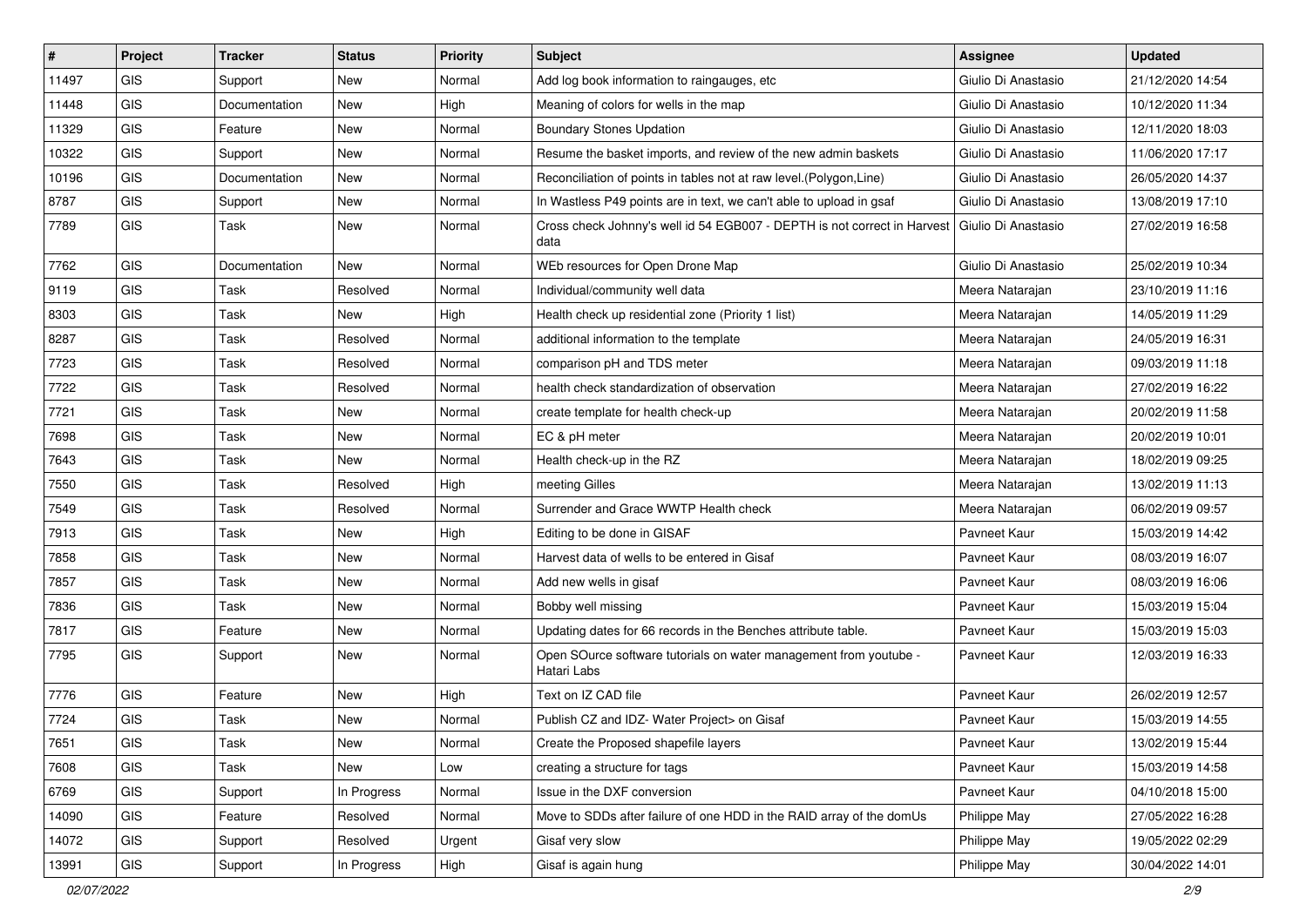| #     | Project    | <b>Tracker</b> | <b>Status</b> | <b>Priority</b> | <b>Subject</b>                                                     | <b>Assignee</b> | <b>Updated</b>   |
|-------|------------|----------------|---------------|-----------------|--------------------------------------------------------------------|-----------------|------------------|
| 13982 | <b>GIS</b> | Support        | Resolved      | Normal          | Update server's storage                                            | Philippe May    | 06/05/2022 14:38 |
| 13901 | <b>GIS</b> | <b>Bug</b>     | New           | Normal          | Map: style of the category with status 'E' is always applied       | Philippe May    | 12/04/2022 11:01 |
| 13885 | GIS        | <b>Bug</b>     | Resolved      | Normal          | Wrong name showing in the list of layers in the map                | Philippe May    | 23/04/2022 04:04 |
| 13883 | GIS        | Support        | Resolved      | Urgent          | Gisaf not responding - Possible issue with tag editing?            | Philippe May    | 07/04/2022 19:34 |
| 13847 | <b>GIS</b> | Support        | New           | Urgent          | Gisaf not responding                                               | Philippe May    | 01/04/2022 17:08 |
| 13763 | <b>GIS</b> | Support        | Resolved      | Normal          | Gisaf not responding                                               | Philippe May    | 11/03/2022 13:03 |
| 13447 | GIS        | Support        | Resolved      | Urgent          | Server down due to electrical power cut                            | Philippe May    | 31/12/2021 17:14 |
| 13235 | GIS        | Support        | Resolved      | Normal          | Server hardware failure (sdc hard drive)                           | Philippe May    | 19/11/2021 17:59 |
| 13203 | GIS        | Support        | In Progress   | Normal          | Redis server: fix warning relarted to memory allocation            | Philippe May    | 12/11/2021 13:03 |
| 13132 | <b>GIS</b> | <b>Bug</b>     | Resolved      | Normal          | CSR Weather station missing data 28 nd 29 Otober 2021              | Philippe May    | 06/11/2021 12:20 |
| 13115 | <b>GIS</b> | Task           | In Progress   | Urgent          | Server not working after power cut                                 | Philippe May    | 29/10/2021 11:05 |
| 13068 | GIS        | Support        | Resolved      | Normal          | Migrate gisaf VM to bullseye                                       | Philippe May    | 25/10/2021 17:28 |
| 12895 | <b>GIS</b> | Support        | Resolved      | Normal          | Migrate backups to Bung                                            | Philippe May    | 12/11/2021 00:36 |
| 12867 | GIS        | Support        | In Progress   | Normal          | Upgrade server (all virtual machines) to Debian bullseye           | Philippe May    | 25/10/2021 17:34 |
| 12701 | GIS        | <b>Bug</b>     | Resolved      | Normal          | Weather Station not showing data since 24 July 2021                | Philippe May    | 12/08/2021 12:21 |
| 12075 | GIS        | Feature        | Resolved      | High            | CSR Weather Station not showing since 22 of april 2021             | Philippe May    | 29/04/2021 15:34 |
| 12051 | GIS        | Support        | New           | Normal          | Update pgadmin                                                     | Philippe May    | 22/04/2021 12:57 |
| 12049 | <b>GIS</b> | Bug            | Resolved      | Immediate       | <b>Gisaf Error</b>                                                 | Philippe May    | 22/04/2021 10:39 |
| 11898 | <b>GIS</b> | Support        | New           | Normal          | Add Aurogreen Weather Station                                      | Philippe May    | 17/03/2021 12:10 |
| 11506 | GIS        | Documentation  | New           | Normal          | Article on wells levels graphs                                     | Philippe May    | 21/12/2020 16:41 |
| 11486 | GIS        | Feature        | New           | Normal          | Button Labels for wells details                                    | Philippe May    | 21/12/2020 10:26 |
| 10862 | GIS        | Bug            | New           | Normal          | Fix the issues resulted from import point bug                      | Philippe May    | 05/09/2020 15:11 |
| 10693 | <b>GIS</b> | Support        | Resolved      | Normal          | Wrong geometry type for category R54                               | Philippe May    | 30/07/2020 12:00 |
| 10323 | <b>GIS</b> | Bug            | Resolved      | Normal          | Survey points from Eric Chacra: misc issues                        | Philippe May    | 03/08/2020 13:11 |
| 10291 | GIS        | Support        | In Progress   | Normal          | Vacuum DB at reboot                                                | Philippe May    | 29/10/2021 11:44 |
| 10153 | <b>GIS</b> | Support        | Resolved      | Normal          | Postgis access for Selvarani in QGis                               | Philippe May    | 23/05/2020 12:05 |
| 10151 | GIS        | Feature        | Resolved      | Normal          | PG ADMIN installation on server                                    | Philippe May    | 23/05/2020 12:04 |
| 9463  | GIS        | Support        | Resolved      | Normal          | Setup a weather station in Kalpana                                 | Philippe May    | 02/11/2021 15:08 |
| 9292  | GIS        | Support        | Resolved      | Normal          | Server upgrade to buster                                           | Philippe May    | 13/11/2019 12:29 |
| 9220  | GIS        | Feature        | Resolved      | High            | Setting the daily resampling of weather data starting from 8.30 am | Philippe May    | 08/01/2020 17:57 |
| 8504  | GIS        | Support        | Resolved      | Normal          | Clean data from the weather station                                | Philippe May    | 04/07/2019 17:05 |
| 8450  | GIS        | Support        | Resolved      | Normal          | Unable to Load Jupyter Lab                                         | Philippe May    | 10/06/2019 15:52 |
| 8246  | GIS        | Support        | Resolved      | Normal          | Server down?                                                       | Philippe May    | 06/05/2019 15:45 |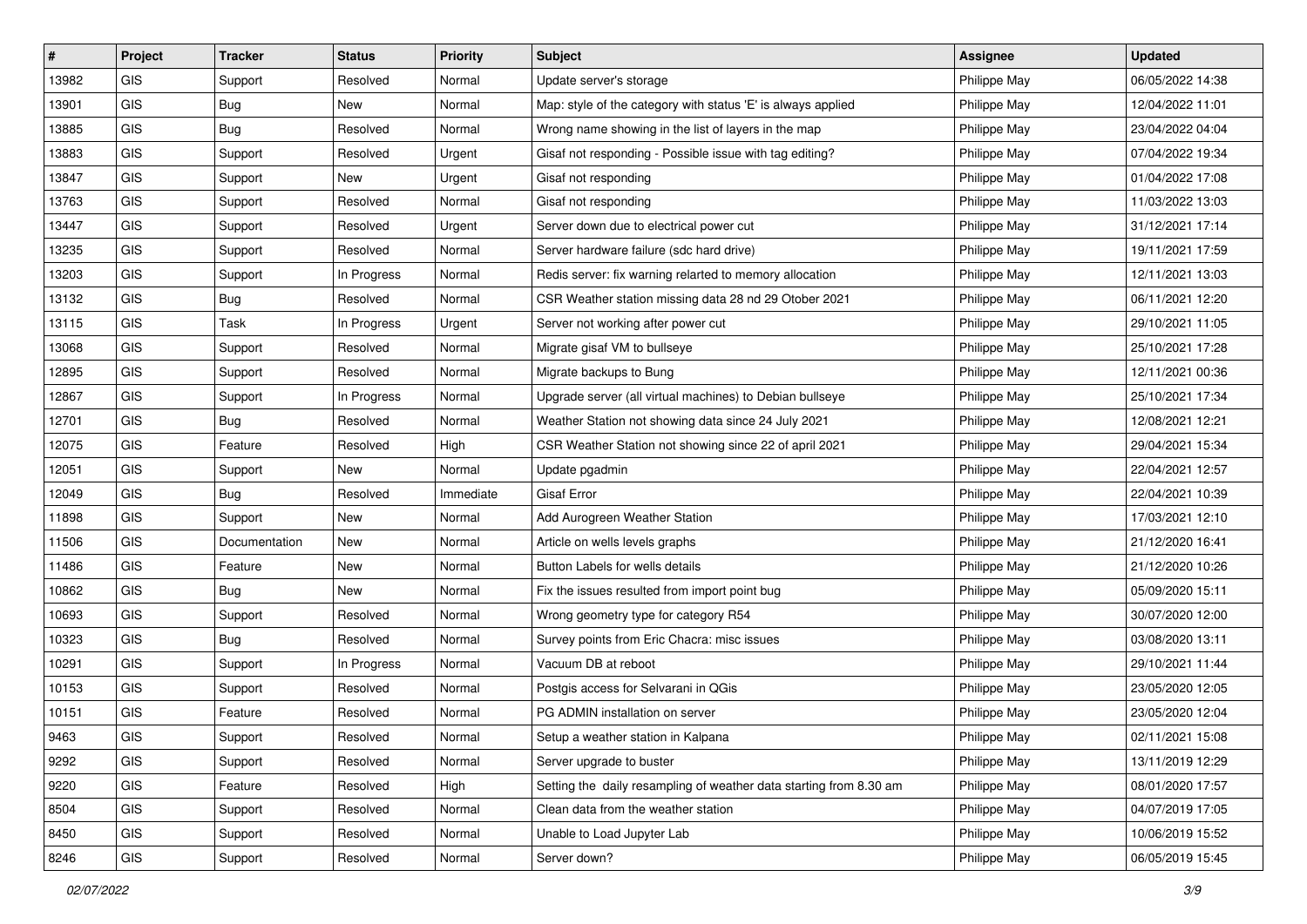| #     | Project    | <b>Tracker</b> | <b>Status</b> | <b>Priority</b> | Subject                                                                                                  | <b>Assignee</b>         | <b>Updated</b>   |
|-------|------------|----------------|---------------|-----------------|----------------------------------------------------------------------------------------------------------|-------------------------|------------------|
| 7957  | GIS        | Bug            | Feedback      | High            | Export polygon shapefiles do not show "holes"                                                            | Philippe May            | 04/04/2019 16:14 |
| 7853  | GIS        | Support        | <b>New</b>    | Normal          | Install OpenDroneMap and WebODM                                                                          | Philippe May            | 09/05/2019 15:57 |
| 7763  | GIS        | Feature        | Feedback      | Normal          | Infrastructure: migrate old-admin to the same server than gisaf                                          | Philippe May            | 25/02/2019 11:11 |
| 7554  | GIS        | <b>Bug</b>     | Resolved      | Normal          | Cannot auto import points for project RZ                                                                 | Philippe May            | 04/02/2019 16:31 |
| 7552  | GIS        | Bug            | Resolved      | Normal          | error in auto import of raw points to point shapefiles                                                   | Philippe May            | 05/02/2019 11:13 |
| 7551  | <b>GIS</b> | Bug            | Resolved      | Normal          | error while downloading shapefiles from gisaf                                                            | Philippe May            | 06/02/2019 09:10 |
| 7402  | GIS        | Support        | New           | Normal          | Integrate data from well probes                                                                          | Philippe May            | 10/01/2019 11:12 |
| 7343  | GIS        | Support        | Resolved      | Normal          | Add layer for locations                                                                                  | Philippe May            | 02/02/2019 15:25 |
| 7161  | GIS        | Support        | In Progress   | Normal          | Setup remote backup                                                                                      | Philippe May            | 19/12/2018 10:14 |
| 7156  | GIS        | Support        | Resolved      | Normal          | Make server boot again                                                                                   | Philippe May            | 05/02/2019 11:13 |
| 7120  | <b>GIS</b> | Support        | In Progress   | Normal          | High CPU usage on the server (dom0)                                                                      | Philippe May            | 26/02/2019 13:10 |
| 6990  | GIS        | Support        | Resolved      | Normal          | Create a VM for Notebooks                                                                                | Philippe May            | 10/11/2018 15:57 |
| 6954  | <b>GIS</b> | Support        | Resolved      | Normal          | Create a VM for DB                                                                                       | Philippe May            | 10/11/2018 16:02 |
| 6494  | GIS        | Support        | Resolved      | Normal          | Add CC copyright on data                                                                                 | Philippe May            | 31/08/2018 21:19 |
| 5978  | GIS        | Task           | Resolved      | High            | Registration for Bangalore Open Street Map conference                                                    | Philippe May            | 11/06/2018 11:56 |
| 3410  | <b>GIS</b> | Support        | Resolved      | High            | Map website to http://water.auroville.org.in                                                             | Philippe May            | 27/12/2016 22:41 |
| 3368  | GIS        | Bug            | Resolved      | Urgent          | Cannot upload data                                                                                       | Philippe May            | 21/12/2016 12:10 |
| 13822 | GIS        | Support        | Feedback      | Normal          | Need a Login id and password to a Gisaf for entering the tag value.                                      | Pushparaj Muthukrishnan | 27/03/2022 16:47 |
| 8262  | GIS        | Feature        | New           | Normal          | Change points into MISTAKES for updated cycle path and MM fence                                          | Pushparaj Muthukrishnan | 09/05/2019 14:59 |
| 7937  | GIS        | Bug            | Resolved      | Normal          | Retention wall is not properly display in GIS,                                                           | Pushparaj Muthukrishnan | 23/03/2019 15:52 |
| 7839  | GIS        | Task           | Resolved      | Normal          | Bush vs Bush Area - mismatch                                                                             | Pushparaj Muthukrishnan | 23/03/2019 10:30 |
| 7814  | GIS        | <b>Task</b>    | Resolved      | Normal          | RTK coordinates of Drone targets                                                                         | Pushparaj Muthukrishnan | 03/05/2019 11:35 |
| 7786  | GIS        | <b>Task</b>    | Resolved      | Low             | To take a photo of Boundary Stone and position                                                           | Pushparaj Muthukrishnan | 03/05/2019 11:36 |
| 7784  | <b>GIS</b> | <b>Task</b>    | Resolved      | Immediate       | In Invocation Unpaved road is missing in gisaf                                                           | Pushparaj Muthukrishnan | 23/03/2019 10:32 |
| 7778  | <b>GIS</b> | Task           | Resolved      | Normal          | To fines the survey work in Sukhavati Community by 09/03/2019                                            | Pushparaj Muthukrishnan | 03/05/2019 11:37 |
| 7574  | <b>GIS</b> | Task           | Resolved      | Normal          | Survey in Maduca                                                                                         | Pushparaj Muthukrishnan | 26/02/2019 14:42 |
| 7548  | GIS        | Task           | Resolved      | Normal          | To finish the Kalpana line work and Shape file and include the D, E Cad<br>and shape file to master file | Pushparaj Muthukrishnan | 03/05/2019 11:38 |
| 7734  | GIS        | Task           | New           | Normal          | Start surveying in Sukhavati                                                                             | Ramkumar Sekar          | 25/02/2019 17:49 |
| 12077 | GIS        | Documentation  | New           | Normal          | Reorganize the Wiki                                                                                      | Selvarani C             | 28/04/2021 17:39 |
| 10733 | GIS        | Documentation  | <b>New</b>    | Normal          | Tags retained when the same geometry is replaced                                                         |                         | 04/08/2020 16:16 |
| 10170 | GIS        | Bug            | New           | Normal          | Fix logout                                                                                               |                         | 23/05/2020 16:48 |
| 9141  | GIS        | Documentation  | New           | Normal          | AWS water supply data                                                                                    |                         | 16/10/2019 12:52 |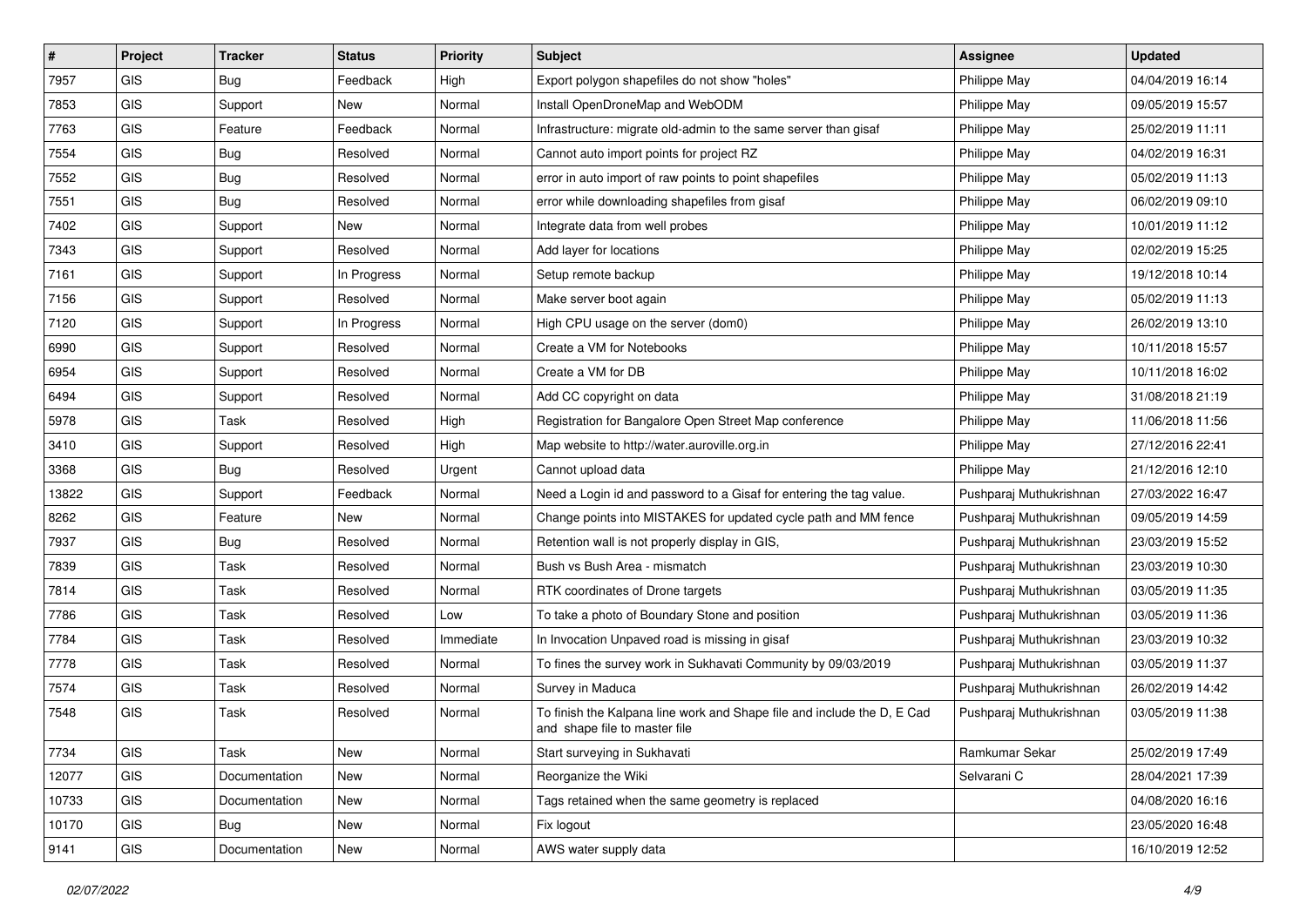| #     | Project                                | <b>Tracker</b> | <b>Status</b> | <b>Priority</b> | <b>Subject</b>                                                                      | <b>Assignee</b>     | <b>Updated</b>   |
|-------|----------------------------------------|----------------|---------------|-----------------|-------------------------------------------------------------------------------------|---------------------|------------------|
| 8763  | GIS                                    | <b>Bug</b>     | <b>New</b>    | Normal          | Calculation of Run-off volume and Vegetation classification                         |                     | 05/08/2019 11:16 |
| 8762  | GIS                                    | Documentation  | <b>New</b>    | Normal          | Calculation of Run-off volume and Vegetation classification                         |                     | 05/08/2019 17:07 |
| 8070  | GIS                                    | Documentation  | <b>New</b>    | Normal          | TIN based watershed models                                                          |                     | 10/04/2019 15:31 |
| 7645  | GIS                                    | Documentation  | New           | Normal          | Documentation of health checks                                                      |                     | 18/02/2019 09:24 |
| 6077  | <b>GIS</b>                             | Support        | <b>New</b>    | Normal          | AC in office                                                                        |                     | 23/06/2018 13:05 |
| 12288 | Geomatic<br>studio models<br>for Gisaf | Task           | Resolved      | Normal          | Wells water levels referenced to the mean sea level                                 | Giulio Di Anastasio | 08/06/2021 10:25 |
| 13968 | Geomatic<br>studio models<br>for Gisaf | Feature        | Resolved      | Normal          | Create layers and all for the LB records                                            | Philippe May        | 28/04/2022 17:18 |
| 12646 | Geomatic<br>studio models<br>for Gisaf | Feature        | <b>New</b>    | Normal          | Add and import new data from Johan for OFC                                          | Philippe May        | 01/08/2021 19:46 |
| 11678 | Geomatic<br>studio models<br>for Gisaf | Feature        | <b>New</b>    | Normal          | Add new models for AVES                                                             | Philippe May        | 02/02/2021 12:13 |
| 8096  | Geomatic<br>studio models<br>for Gisaf | Task           | Resolved      | Normal          | Creating a Gkpg/shp for elevation points in Basins with category as an<br>attribute | Philippe May        | 24/05/2019 16:57 |
| 7936  | Geomatic<br>studio models<br>for Gisaf | Task           | Resolved      | Normal          | Add the wastewater type to the origin                                               | Philippe May        | 19/03/2019 23:56 |
| 7935  | Geomatic<br>studio models<br>for Gisaf | <b>Task</b>    | Resolved      | Normal          | Template components in order                                                        | Philippe May        | 20/03/2019 15:18 |
| 7725  | Geomatic<br>studio models<br>for Gisaf | Feature        | Resolved      | Normal          | Add a button for generating reports                                                 | Philippe May        | 25/02/2019 13:08 |
| 7711  | Geomatic<br>studio models<br>for Gisaf | Feature        | Resolved      | Normal          | Add fields to component types                                                       | Philippe May        | 25/02/2019 13:06 |
| 7710  | Geomatic<br>studio models<br>for Gisaf | Feature        | Resolved      | Normal          | Add fields to the individual components                                             | Philippe May        | 25/02/2019 13:07 |
| 7709  | Geomatic<br>studio models<br>for Gisaf | Feature        | Resolved      | Normal          | Waste water treatment plant improvements                                            | Philippe May        | 19/03/2019 23:58 |
| 7696  | Geomatic<br>studio models<br>for Gisaf | Feature        | Resolved      | Normal          | HT Cables shapefile from Johan                                                      | Philippe May        | 25/02/2019 18:54 |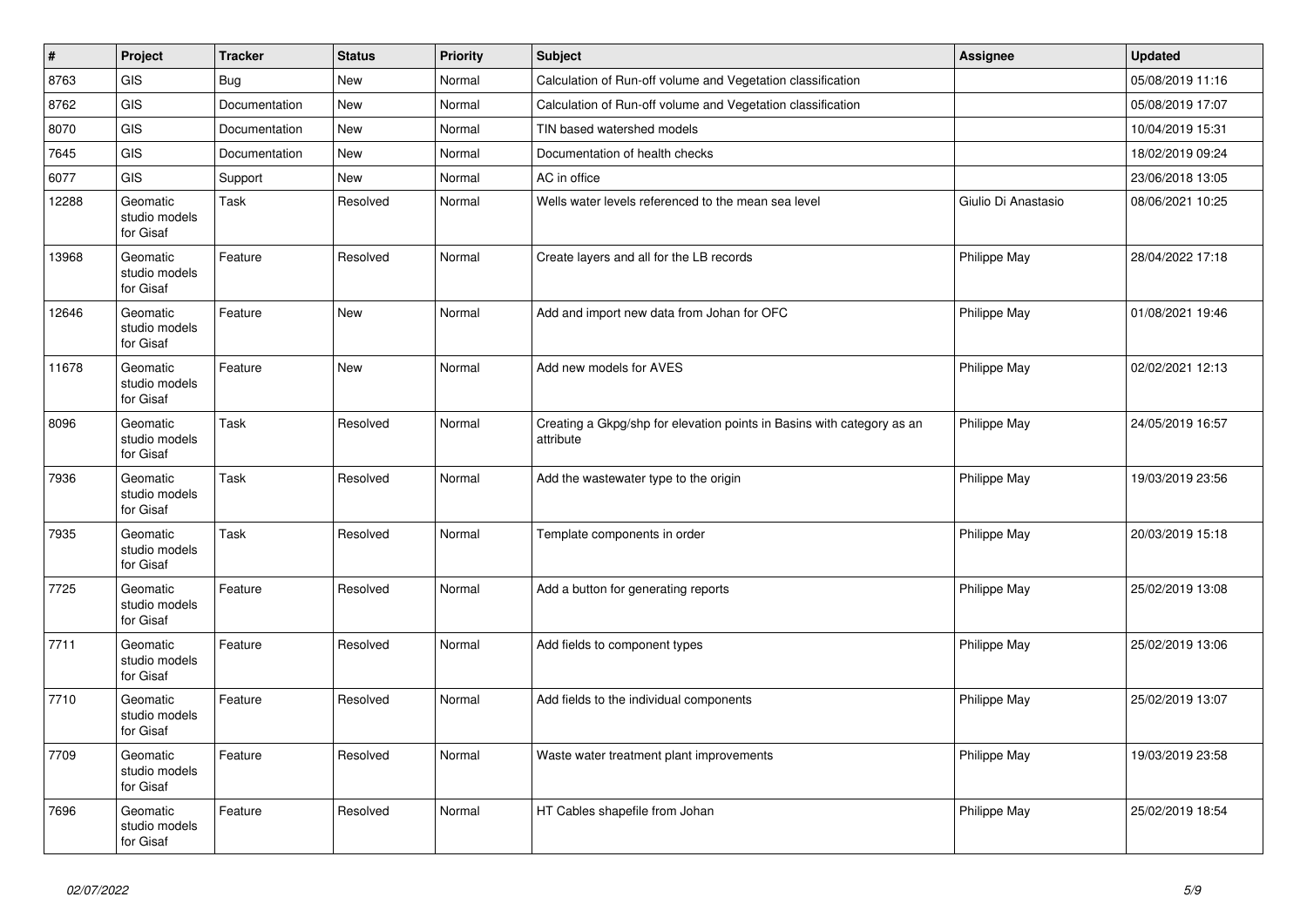| #     | Project                                | <b>Tracker</b> | <b>Status</b> | <b>Priority</b> | <b>Subject</b>                                                                                 | <b>Assignee</b>     | <b>Updated</b>   |
|-------|----------------------------------------|----------------|---------------|-----------------|------------------------------------------------------------------------------------------------|---------------------|------------------|
| 11441 | Geomatic<br>studio models<br>for Gisaf | Feature        | New           | Normal          | Add models for AVES                                                                            |                     | 07/12/2020 16:42 |
| 13107 | Gisaf                                  | Support        | <b>New</b>    | Normal          | Errors                                                                                         | Bala Ramachandran   | 27/10/2021 19:31 |
| 13106 | Gisaf                                  | Support        | New           | Normal          | Errors                                                                                         | Bala Ramachandran   | 27/10/2021 17:02 |
| 13805 | Gisaf                                  | Bug            | Resolved      | Normal          | Need to learn how to use tags on survey features                                               | Giulio Di Anastasio | 23/03/2022 23:03 |
| 13478 | Gisaf                                  | Bug            | <b>New</b>    | Normal          | gisaf.csr.av refused to connect                                                                | Giulio Di Anastasio | 08/01/2022 14:52 |
| 12714 | Gisaf                                  | Feature        | <b>New</b>    | Normal          | Dana well correction factor changed                                                            | Giulio Di Anastasio | 21/09/2021 12:57 |
| 11966 | Gisaf                                  | Support        | New           | Normal          | <b>QGIS Graphical Modeler</b>                                                                  | Giulio Di Anastasio | 16/04/2021 13:09 |
| 11648 | Gisaf                                  | Documentation  | <b>New</b>    | Normal          | Styling categories                                                                             | Giulio Di Anastasio | 27/01/2021 16:02 |
| 10344 | Gisaf                                  | Bug            | <b>New</b>    | Normal          | Error: No accuracy defined for surveyor Eric Chacra - Baraka and<br>equipment {file.equipment} | Giulio Di Anastasio | 16/06/2020 04:27 |
| 10228 | Gisaf                                  | Bug            | <b>New</b>    | Normal          | Telephone box: geopackage error while downloading, geometry wrong in<br>shape file             | Giulio Di Anastasio | 28/05/2020 18:09 |
| 6070  | Gisaf                                  | Support        | <b>New</b>    | Normal          | A survey of 3D GIS Models                                                                      | Pavneet Kaur        | 05/02/2019 12:47 |
| 13985 | Gisaf                                  | Bug            | New           | High            | Gisaf is hanged                                                                                | Philippe May        | 29/04/2022 22:15 |
| 13952 | Gisaf                                  | Support        | Resolved      | Normal          | Gisaf isn't Connecting                                                                         | Philippe May        | 25/04/2022 11:27 |
| 13766 | Gisaf                                  | Bug            | <b>New</b>    | Normal          | OGCAPI: make async                                                                             | Philippe May        | 11/03/2022 14:39 |
| 13681 | Gisaf                                  | Support        | Resolved      | Normal          | Gisaf isn't Connecting                                                                         | Philippe May        | 19/02/2022 11:01 |
| 13642 | Gisaf                                  | Support        | Resolved      | Urgent          | Electrical problems: Server down                                                               | Philippe May        | 15/02/2022 09:38 |
| 13258 | Gisaf                                  | Bug            | Resolved      | Normal          | Missing data from AmbientWeather weather stations                                              | Philippe May        | 21/11/2021 16:50 |
| 13202 | Gisaf                                  | Support        | Resolved      | Normal          | Gisaf is showing error                                                                         | Philippe May        | 12/11/2021 12:59 |
| 13125 | Gisaf                                  | Bug            | Resolved      | Normal          | Live layers: error with no detail shown                                                        | Philippe May        | 01/11/2021 19:06 |
| 13090 | Gisaf                                  | Support        | Resolved      | Normal          | Importing error in new admin                                                                   | Philippe May        | 28/10/2021 11:00 |
| 12688 | Gisaf                                  | Support        | Resolved      | Normal          | Layers are not visible                                                                         | Philippe May        | 10/08/2021 10:03 |
| 12491 | Gisaf                                  | Feature        | Resolved      | Normal          | Measure distances on the map                                                                   | Philippe May        | 11/07/2021 11:51 |
| 11907 | Gisaf                                  | Feature        | Resolved      | Normal          | Allow specific project list for custom models                                                  | Philippe May        | 19/03/2021 16:13 |
| 11886 | Gisaf                                  | Support        | Resolved      | Normal          | Pandas resample deprecation warning                                                            | Philippe May        | 16/03/2021 12:49 |
| 11762 | Gisaf                                  | Feature        | Resolved      | Normal          | Switch from Mapbox to Maplibre                                                                 | Philippe May        | 20/11/2021 15:21 |
| 11649 | Gisaf                                  | Feature        | Resolved      | Normal          | Wells timeline dashboard misc. improvements                                                    | Philippe May        | 27/01/2021 15:47 |
| 11577 | Gisaf                                  | Feature        | Resolved      | Normal          | Dashboard: multiple sections per page                                                          | Philippe May        | 27/01/2021 12:37 |
| 11457 | Gisaf                                  | Support        | Resolved      | Normal          | Building Shed and Retaining Walls are not showing in a map                                     | Philippe May        | 14/12/2020 19:52 |
| 11449 | Gisaf                                  | Feature        | Resolved      | Normal          | Strip extra characters when importing survey CSV files                                         | Philippe May        | 10/12/2020 01:06 |
| 11081 | Gisaf                                  | Support        | New           | Normal          | Gisaf doesn't allowed multiple reconciliation                                                  | Philippe May        | 01/10/2020 15:00 |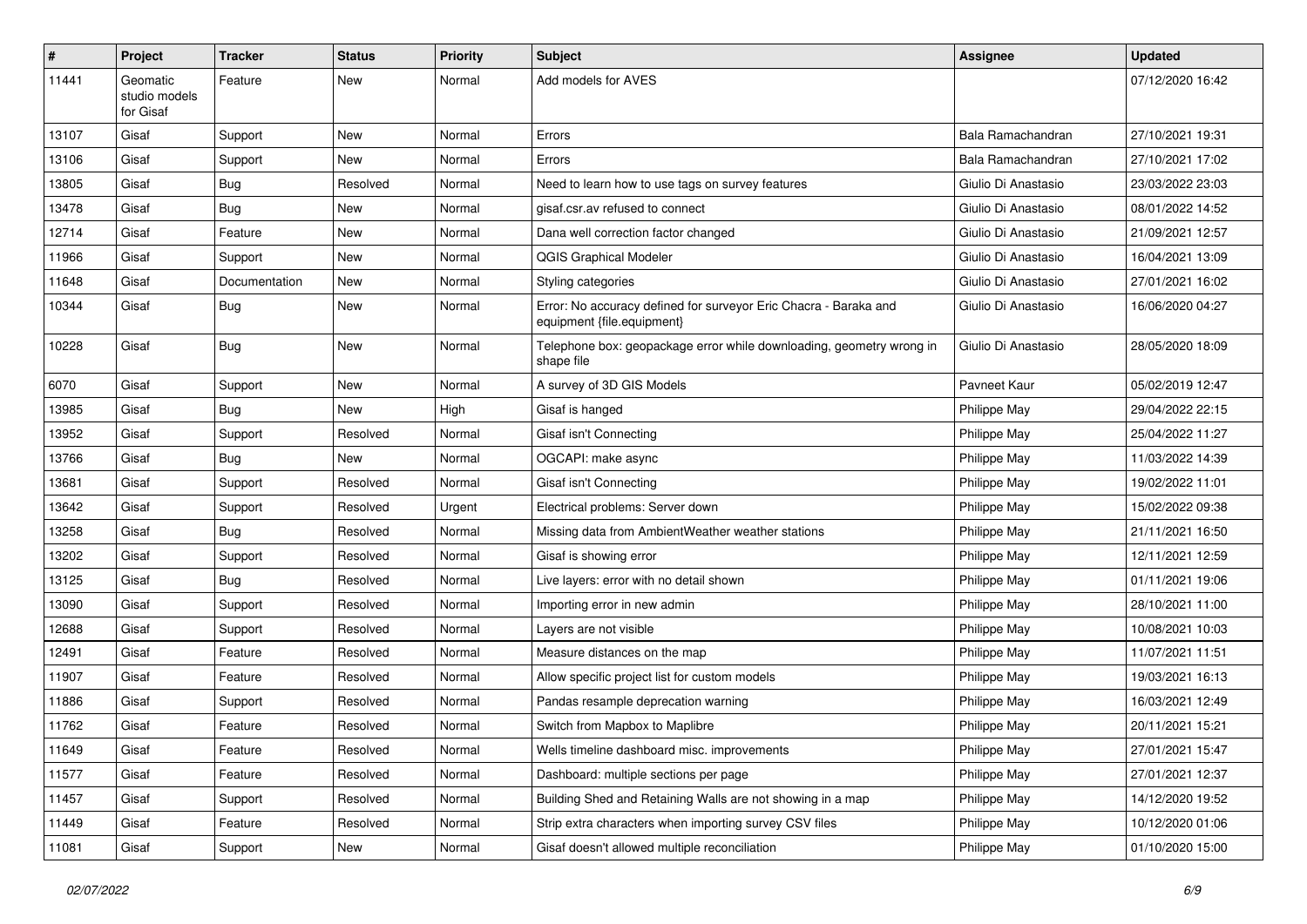| #     | Project | <b>Tracker</b> | <b>Status</b> | Priority | Subject                                                                                                      | <b>Assignee</b> | <b>Updated</b>   |
|-------|---------|----------------|---------------|----------|--------------------------------------------------------------------------------------------------------------|-----------------|------------------|
| 11071 | Gisaf   | Support        | New           | Normal   | Reconciliation: cannot find some points                                                                      | Philippe May    | 01/10/2020 13:03 |
| 10991 | Gisaf   | Bug            | New           | Normal   | Graph of Average rainfall by month in Dashboard - limited viewing area<br>when zooming in                    | Philippe May    | 17/09/2020 14:49 |
| 10948 | Gisaf   | Feature        | Resolved      | Normal   | Add WMS3 server capabilities (with pygeoapi)                                                                 | Philippe May    | 14/09/2020 16:59 |
| 10920 | Gisaf   | Feature        | Resolved      | Normal   | Add option to display labels on the map                                                                      | Philippe May    | 07/09/2020 11:54 |
| 10830 | Gisaf   | <b>Bug</b>     | Resolved      | Normal   | Import issue with raw survey points                                                                          | Philippe May    | 30/08/2020 14:45 |
| 10829 | Gisaf   | Bug            | Resolved      | Normal   | Missing symbols                                                                                              | Philippe May    | 24/08/2020 12:34 |
| 10819 | Gisaf   | <b>Bug</b>     | Resolved      | Normal   | Evergreen well: popup showing "null" instead of location, status, type                                       | Philippe May    | 23/08/2020 23:44 |
| 10741 | Gisaf   | Feature        | Resolved      | Normal   | Add a way for changing status of a feature, given its original id                                            | Philippe May    | 16/09/2020 17:35 |
| 10740 | Gisaf   | Bug            | Resolved      | Normal   | Change status: issue with projection system                                                                  | Philippe May    | 17/09/2020 14:34 |
| 10732 | Gisaf   | <b>Bug</b>     | Resolved      | Normal   | Wind Speed unit                                                                                              | Philippe May    | 04/08/2020 16:52 |
| 10728 | Gisaf   | Bug            | Resolved      | Normal   | Cannot download CSV for values                                                                               | Philippe May    | 03/08/2020 15:49 |
| 10675 | Gisaf   | Feature        | Resolved      | Normal   | Add attribution on map                                                                                       | Philippe May    | 04/07/2021 13:58 |
| 10569 | Gisaf   | Feature        | Resolved      | Normal   | Well Masterfile/Repository                                                                                   | Philippe May    | 19/12/2020 17:10 |
| 10539 | Gisaf   | Bug            | Resolved      | Normal   | New basket admin: the metadata (surveyor, etc) aren't populated from raw<br>points when importing shapefiles | Philippe May    | 15/07/2020 15:02 |
| 10536 | Gisaf   | Feature        | Resolved      | Normal   | Migrate PlottableModel.Actions.download csv value to plugins                                                 | Philippe May    | 15/07/2020 15:07 |
| 10439 | Gisaf   | <b>Bug</b>     | Resolved      | Normal   | Reconciliation: use categories instead of layers                                                             | Philippe May    | 27/06/2020 05:21 |
| 10407 | Gisaf   | <b>Bug</b>     | Resolved      | Normal   | Live layer DXF export: missing reprojection                                                                  | Philippe May    | 23/06/2020 04:24 |
| 10400 | Gisaf   | Bug            | Resolved      | Normal   | Map search: works only once                                                                                  | Philippe May    | 24/06/2020 12:05 |
| 10364 | Gisaf   | Support        | New           | Normal   | Reconcile the reconciliations                                                                                | Philippe May    | 17/06/2020 17:27 |
| 10360 | Gisaf   | <b>Bug</b>     | Resolved      | Normal   | Cannot import survey: accuracy issue                                                                         | Philippe May    | 17/06/2020 01:29 |
| 10337 | Gisaf   | Bug            | Resolved      | Normal   | Custom layers with a "status" column not displayed on the map                                                | Philippe May    | 13/06/2020 17:36 |
| 10331 | Gisaf   | Feature        | Resolved      | Normal   | Reconciliation: sort layer by alphabetical order                                                             | Philippe May    | 12/06/2020 17:45 |
| 10306 | Gisaf   | <b>Bug</b>     | Resolved      | Normal   | Logout not working                                                                                           | Philippe May    | 11/06/2020 12:13 |
| 10289 | Gisaf   | Bug            | Resolved      | Normal   | New basket: cannot import raingauge Excel sheet                                                              | Philippe May    | 11/06/2020 12:17 |
| 10224 | Gisaf   | Support        | Resolved      | Normal   | Update gs.basemaps in Jupyter notebooks                                                                      | Philippe May    | 14/06/2021 16:15 |
| 10214 | Gisaf   | Support        | New           | Normal   | <b>Multiple Reconciliations</b>                                                                              | Philippe May    | 27/05/2020 16:12 |
| 10213 | Gisaf   | Bug            | Resolved      | Normal   | Point showing in the reconciliation pop-up but error while reconciling                                       | Philippe May    | 26/06/2020 14:37 |
| 10182 | Gisaf   | Feature        | Resolved      | Normal   | Function to change status of surveyed features                                                               | Philippe May    | 15/07/2020 15:10 |
| 10180 | Gisaf   | Bug            | Resolved      | Normal   | Error importing Johan's shapefile                                                                            | Philippe May    | 27/05/2020 15:34 |
| 10152 | Gisaf   | Feature        | Resolved      | Normal   | wells list in Measures Tab with only wells having measures                                                   | Philippe May    | 10/06/2020 15:05 |
| 10149 | Gisaf   | <b>Bug</b>     | Resolved      | Normal   | Import basket: fix authorization auto import                                                                 | Philippe May    | 09/06/2020 23:09 |
| 10140 | Gisaf   | <b>Bug</b>     | New           | Normal   | Admin: sort out manager role                                                                                 | Philippe May    | 19/05/2020 19:22 |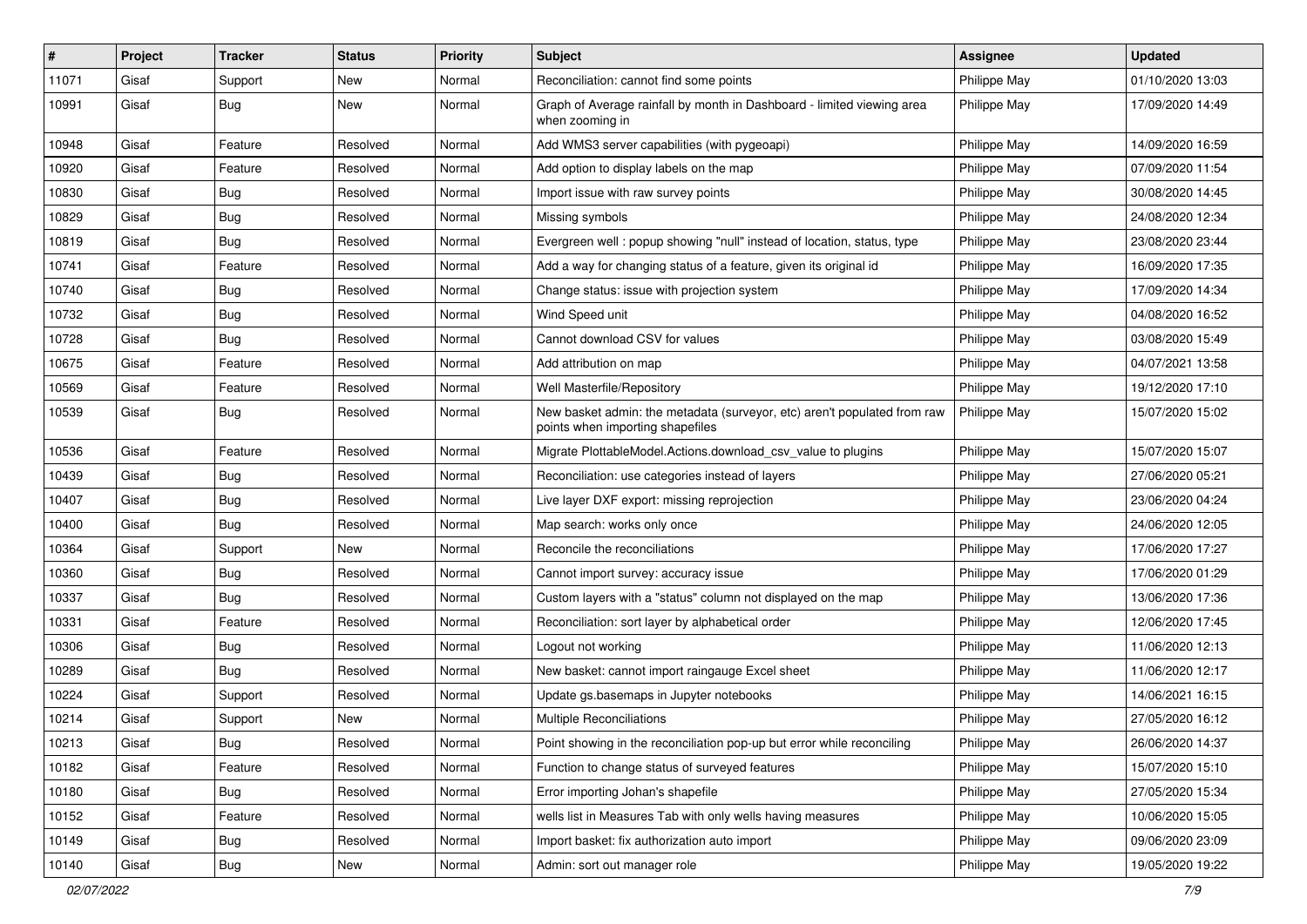| #     | Project | <b>Tracker</b> | <b>Status</b> | <b>Priority</b> | Subject                                                                                               | Assignee     | <b>Updated</b>   |
|-------|---------|----------------|---------------|-----------------|-------------------------------------------------------------------------------------------------------|--------------|------------------|
| 10125 | Gisaf   | <b>Bug</b>     | Resolved      | Normal          | Feature with Status other than existing, not showing in the map (example:<br>future building outline) | Philippe May | 20/05/2020 04:05 |
| 10123 | Gisaf   | <b>Bug</b>     | Resolved      | Normal          | Basket Upload: store not saved                                                                        | Philippe May | 19/05/2020 17:36 |
| 10122 | Gisaf   | <b>Bug</b>     | Resolved      | Normal          | Reconciliation: missing categories                                                                    | Philippe May | 19/05/2020 02:53 |
| 10014 | Gisaf   | Feature        | Resolved      | Normal          | Interity checks                                                                                       | Philippe May | 19/05/2020 19:23 |
| 9944  | Gisaf   | Feature        | Resolved      | Normal          | Admin: manage categories                                                                              | Philippe May | 10/04/2020 12:06 |
| 9789  | Gisaf   | Feature        | New           | Normal          | Login: put in a dialog                                                                                | Philippe May | 28/02/2020 04:28 |
| 9749  | Gisaf   | Feature        | New           | Normal          | Strip extra characters in graphQL queries                                                             | Philippe May | 07/09/2020 12:48 |
| 9603  | Gisaf   | <b>Bug</b>     | New           | Normal          | Map: clean memory after removing layer                                                                | Philippe May | 20/01/2020 13:05 |
| 9602  | Gisaf   | Bug            | Resolved      | Normal          | Map: ability to cancel download                                                                       | Philippe May | 20/01/2020 18:32 |
| 9592  | Gisaf   | Support        | Resolved      | Urgent          | Follow up migration                                                                                   | Philippe May | 19/01/2020 13:42 |
| 9563  | Gisaf   | Feature        | Resolved      | Normal          | Live layers: add option to link to a map feature                                                      | Philippe May | 12/01/2020 22:22 |
| 9552  | Gisaf   | Documentation  | Resolved      | Normal          | Weekly resampling - Starts on mondays                                                                 | Philippe May | 25/07/2020 17:12 |
| 9538  | Gisaf   | Feature        | New           | Normal          | Download shapefile of raw survey points facility - TO BE REMOVED?                                     | Philippe May | 07/01/2020 14:35 |
| 9534  | Gisaf   | Feature        | Resolved      | Normal          | GeoJson store: systematically use geodataframes                                                       | Philippe May | 07/01/2020 16:51 |
| 9519  | Gisaf   | <b>Bug</b>     | Resolved      | Normal          | Map info: fix icons                                                                                   | Philippe May | 02/01/2020 13:11 |
| 9517  | Gisaf   | Feature        | Resolved      | Normal          | Tags: add location                                                                                    | Philippe May | 03/01/2020 11:54 |
| 9516  | Gisaf   | Feature        | Resolved      | Normal          | Map: add option to grab link to the selected feature                                                  | Philippe May | 02/01/2020 15:42 |
| 9510  | Gisaf   | Feature        | Resolved      | Normal          | Automatically resample to daily when there's too much data                                            | Philippe May | 01/01/2020 14:12 |
| 9509  | Gisaf   | Feature        | Resolved      | Normal          | Update angular-plotly to 1.5.0                                                                        | Philippe May | 04/01/2020 12:05 |
| 9493  | Gisaf   | <b>Bug</b>     | Resolved      | Normal          | Plotly png download resize frame                                                                      | Philippe May | 26/12/2019 16:37 |
| 9483  | Gisaf   | Support        | New           | Normal          | Performance: writing gpkg is slower than shapefiles                                                   | Philippe May | 08/01/2020 11:15 |
| 9466  | Gisaf   | Support        | Resolved      | Normal          | Rename "altitude" to "elevation"                                                                      | Philippe May | 08/01/2020 11:27 |
| 9465  | Gisaf   | <b>Bug</b>     | Resolved      | Normal          | Export plots to PNG missing axis labels                                                               | Philippe May | 08/01/2020 11:35 |
| 9036  | Gisaf   | <b>Bug</b>     | Resolved      | Normal          | Fix login indicator                                                                                   | Philippe May | 03/10/2019 15:15 |
| 8756  | Gisaf   | Bug            | Resolved      | Normal          | Map: handle errors when layers (eg, in base maps) don't actually exist                                | Philippe May | 02/08/2019 16:40 |
| 8721  | Gisaf   | Feature        | <b>New</b>    | Normal          | Survey data basket: handle the case when more than one file in the basket<br>per day                  | Philippe May | 14/10/2020 17:01 |
| 8669  | Gisaf   | Feature        | Resolved      | Normal          | Groups of map layers                                                                                  | Philippe May | 26/07/2019 10:51 |
| 8630  | Gisaf   | Feature        | Resolved      | Normal          | Map: add option for filter with status                                                                | Philippe May | 10/07/2019 16:49 |
| 8231  | Gisaf   | Bug            | Resolved      | Normal          | Fix status in table definition of new categories                                                      | Philippe May | 03/05/2019 17:26 |
| 7813  | Gisaf   | Documentation  | Resolved      | Normal          | Including credits for ESRI basemap (Sat, Highways, Labels)                                            | Philippe May | 05/03/2019 12:39 |
| 7584  | Gisaf   | <b>Bug</b>     | In Progress   | Normal          | Error with large integers (graphql)                                                                   | Philippe May | 20/09/2019 10:52 |
| 7527  | Gisaf   | Feature        | Resolved      | Normal          | Give an option to resample data for graphs (eg. rain gauge)                                           | Philippe May | 07/03/2019 16:24 |